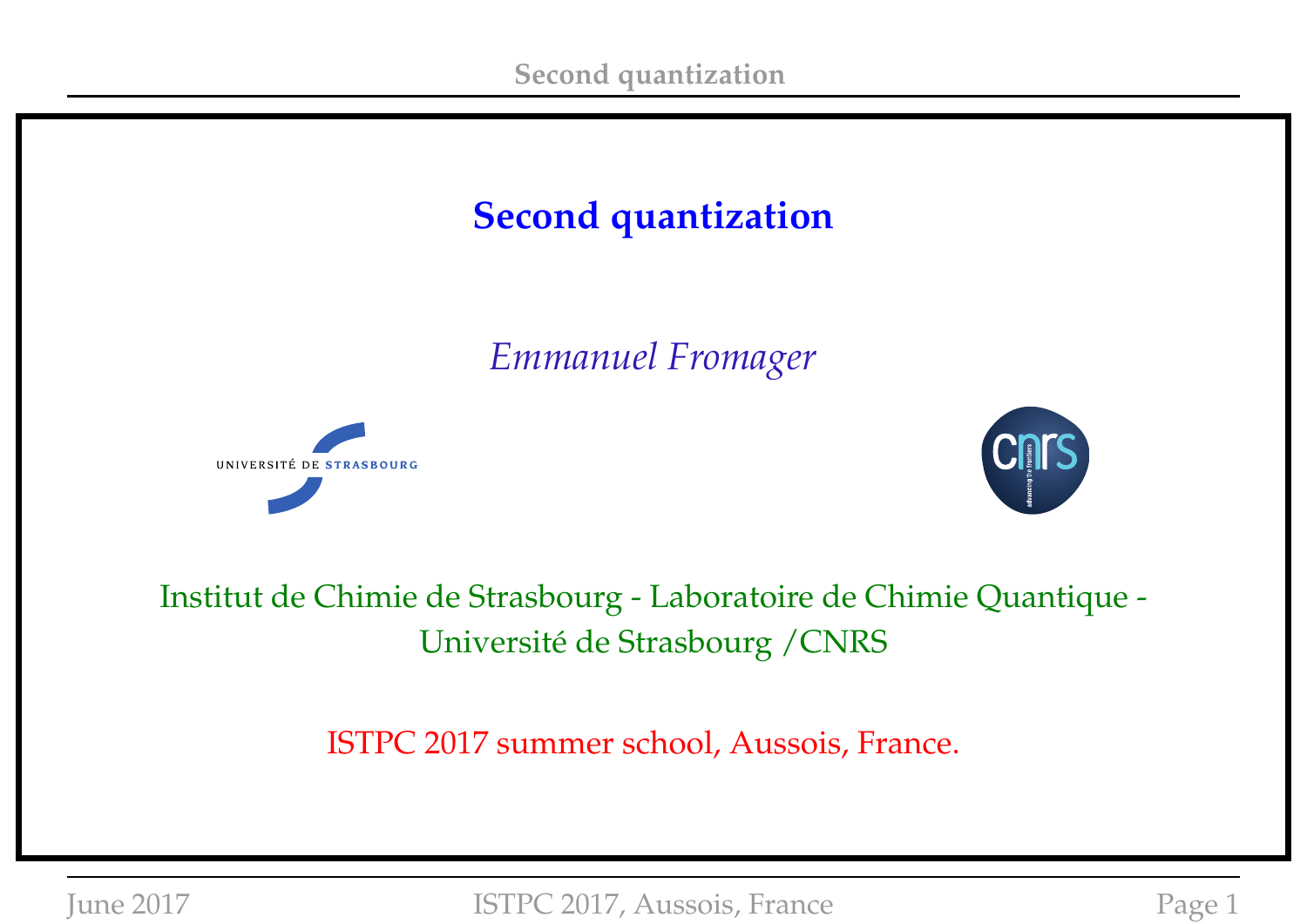### Electronic Hamiltonian in first quantization

N**-electron** Hamiltonian within the Born–Oppenheimer approximation:

 $\hat{H} = \hat{T} + \hat{V}_{\text{ne}} + \hat{W}_{\text{ee}}$ 

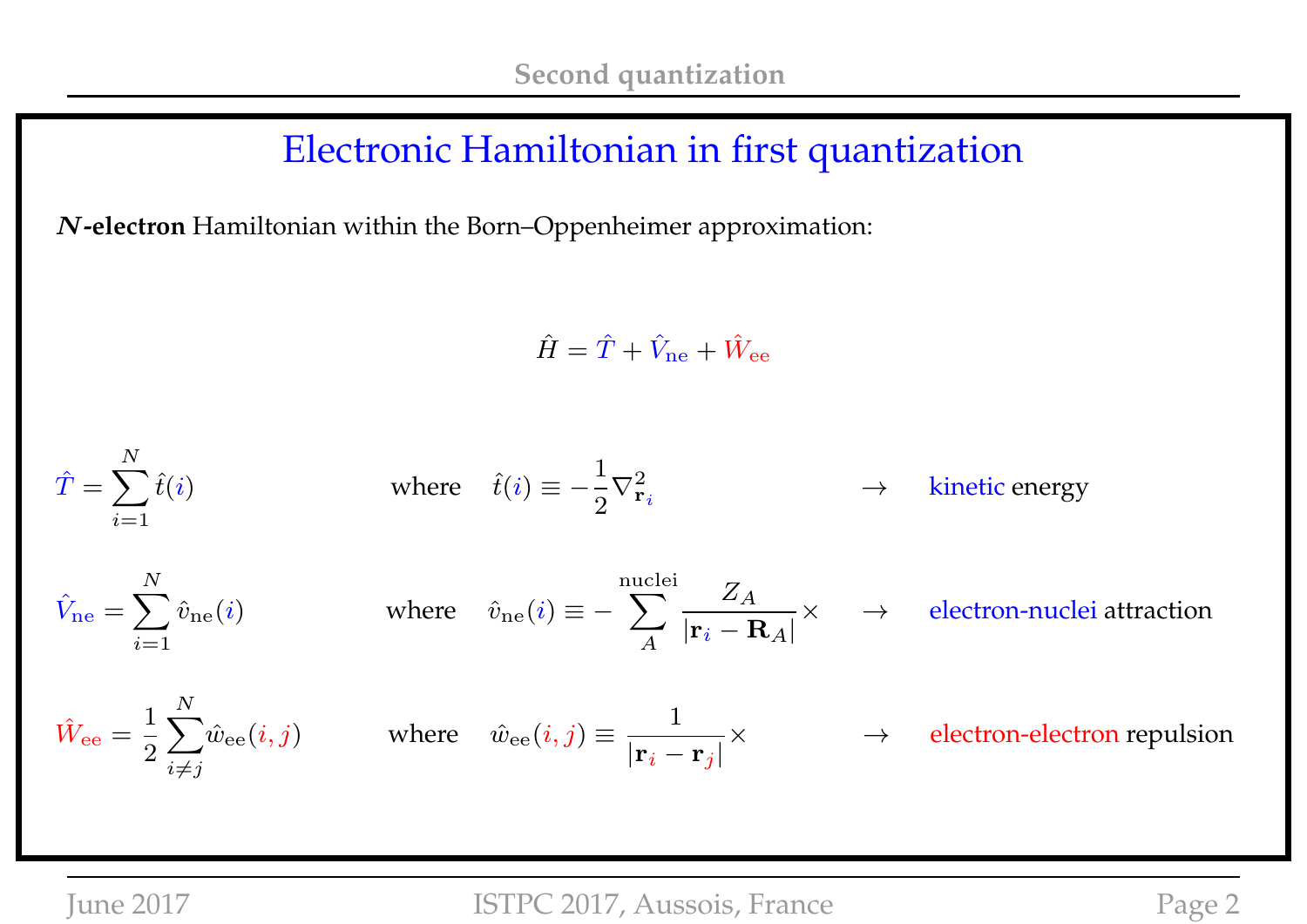### One-electron wavefunction

• Let us start with Schrödinger theory: the quantum state of a single electron is written as

$$
|\Psi\rangle=\int{\rm d}{\bf r}\,\Psi({\bf r})|{\bf r}\rangle
$$

where  $\Psi(\mathbf{r})$  is the one-electron wavefunction (orbital) and  $|\mathbf{r}\rangle$  denotes the quantum state "the electron is at position r". This choice of basis is known as "r representation".

• Orthonormalization condition:  $\langle \mathbf{r}' | \mathbf{r} \rangle = \delta(\mathbf{r}'')$ ← Dirac distribution

where "
$$
\forall f
$$
",  $\int d\mathbf{r} f(\mathbf{r}) \delta(\mathbf{r}' - \mathbf{r}) = f(\mathbf{r}')$   $\leftrightarrow$   $\sum_{i} f_i \delta_{ii'} = f_{i'}$   $\leftarrow$  Kronecker delta

• Pauli theory: the spin of the electron is now considered as an additional degree of freedom. The quantum state of a single electron is then written as

$$
|\Psi\rangle = \int \mathrm{d}\mathbf{r} \sum_{\sigma=\alpha,\beta} \Psi(\mathbf{r},\sigma) |\mathbf{r},\sigma\rangle
$$

where  $|\mathbf{r}, \alpha\rangle$  denotes the quantum state "electron at position r with spin up" and  $|\mathbf{r}, \beta\rangle$  corresponds to the state "electron at position r with spin down".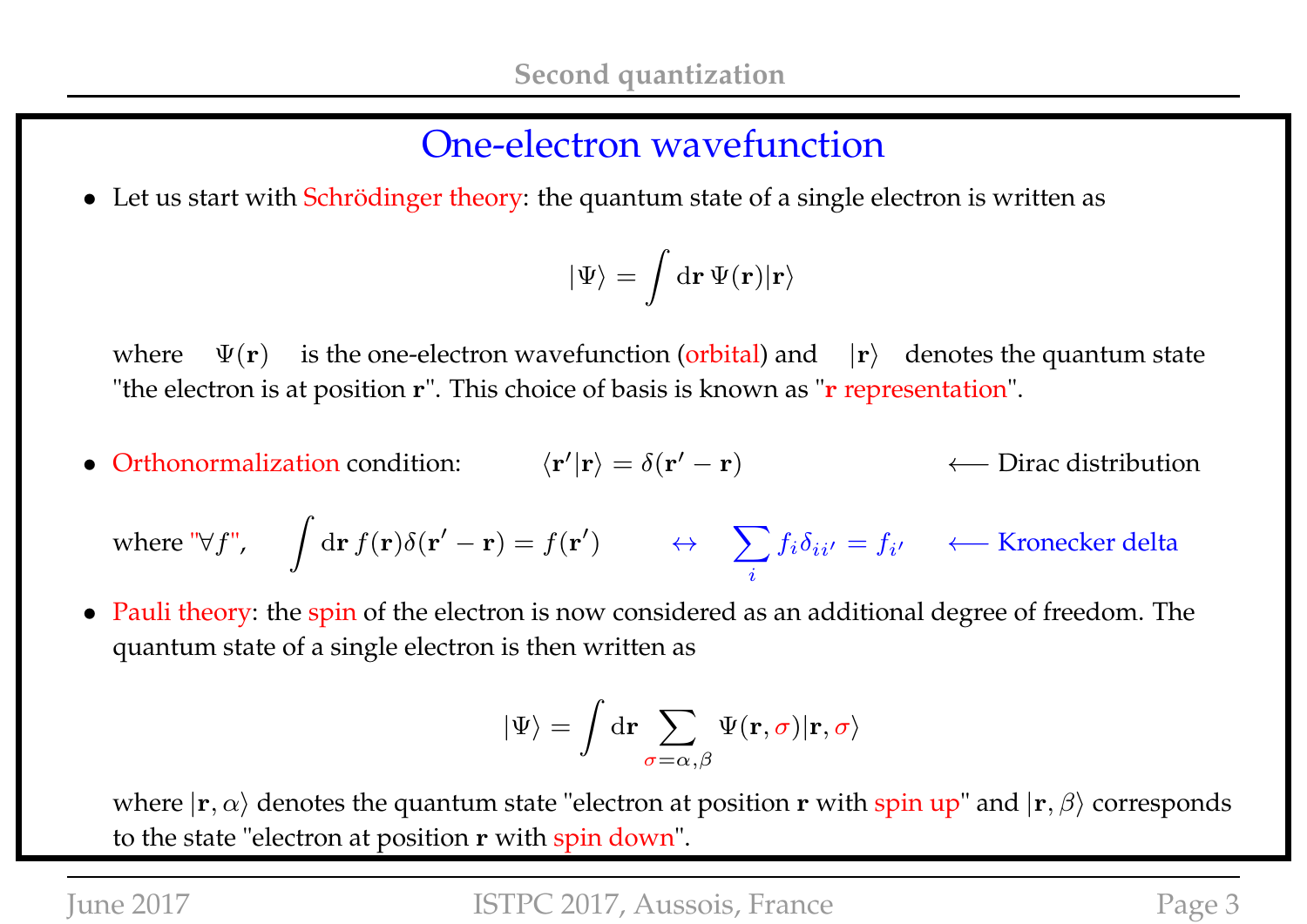### Two-electron wavefunction

- In the non-relativistic case, a single electron will have a spin  $\sigma_0$  which is either up or down. The corresponding wavefunction  $\Psi_{\sigma_0}$  can then be written as a spin-orbital  $\;\;\Psi_{\sigma_0}({\bf r},\sigma)=\Psi({\bf r})\delta_{\sigma\sigma_0}.$
- With the notations  $X \equiv (\mathbf{r}, \sigma)$  and  $\int dX \equiv$ Z  $\mathrm{d}\mathbf{r}$   $\sum$  $\sigma{=}\alpha,\beta$ ,

a one-electron quantum state in Pauli theory is simply written as

$$
|\Psi\rangle = \int \mathrm{d} X \, \Psi(X) |X\rangle
$$

with  $\langle X'|X\rangle = \delta(X - X') = \delta_{\sigma\sigma'}\delta(\mathbf{r}' - \mathbf{r})$  and, consequently,  $\langle X'|\Psi\rangle = \Psi(X')$ .

• Two-electron case:

$$
|\Psi\rangle = \int \int dX_1 dX_2 \, \Psi(X_1, X_2)|1: X_1, 2: X_2\rangle
$$

where the two-electron quantum state  $|1: X_1, 2: X_2\rangle$  corresponds to "electron 1 in state  $|X_1\rangle$  and electron 2 in state  $|X_2\rangle$ ".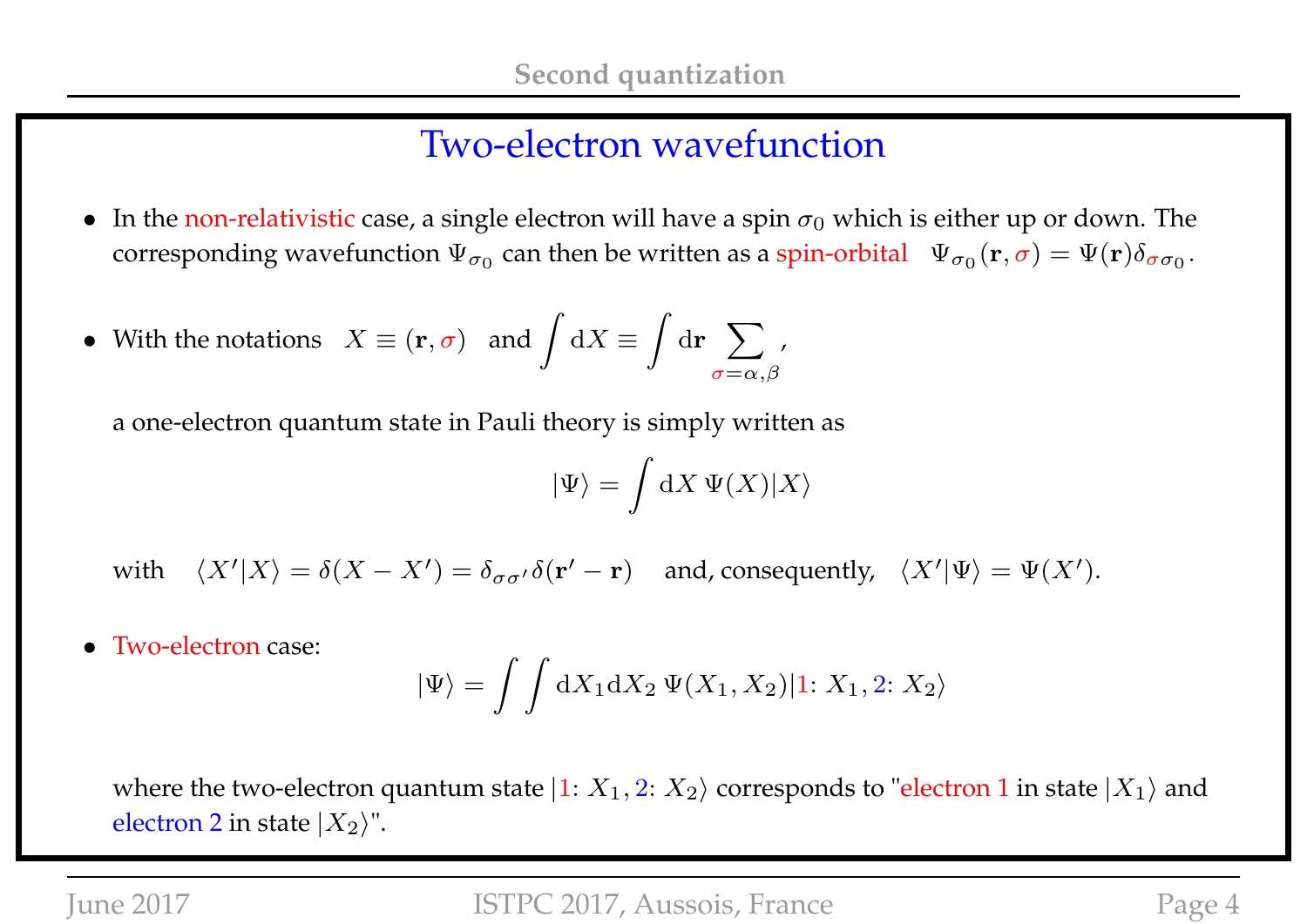• Anti-symmetrization principle: a physical two-electron wavefunction should fulfill the condition

$$
\Psi(X_1, X_2) = -\Psi(X_2, X_1)
$$

thus leading to

$$
|\Psi\rangle = -\int \int dX_1 dX_2 \, \Psi(X_2, X_1)|1: \boxed{X_1}, 2: X_2\rangle = -\underbrace{\int \int dX_1 dX_2 \, \Psi(X_1, X_2)|1: X_2, 2: \boxed{X_1}}_{|\Psi_1 \leftrightarrow 2\rangle}
$$

and

$$
|\Psi\rangle = \frac{1}{2} \int \int dX_1 dX_2 \underbrace{\left[ \Psi(X_1, X_2) - \Psi(X_2, X_1) \right]}_{\text{0 if } X_1 = X_2} |1: X_1, 2: X_2\rangle
$$

**Conclusion**: the anti-symmetrization of the wavefunction ensures that electrons are indistinguishable and that they cannot be in the same quantum state (Pauli principle).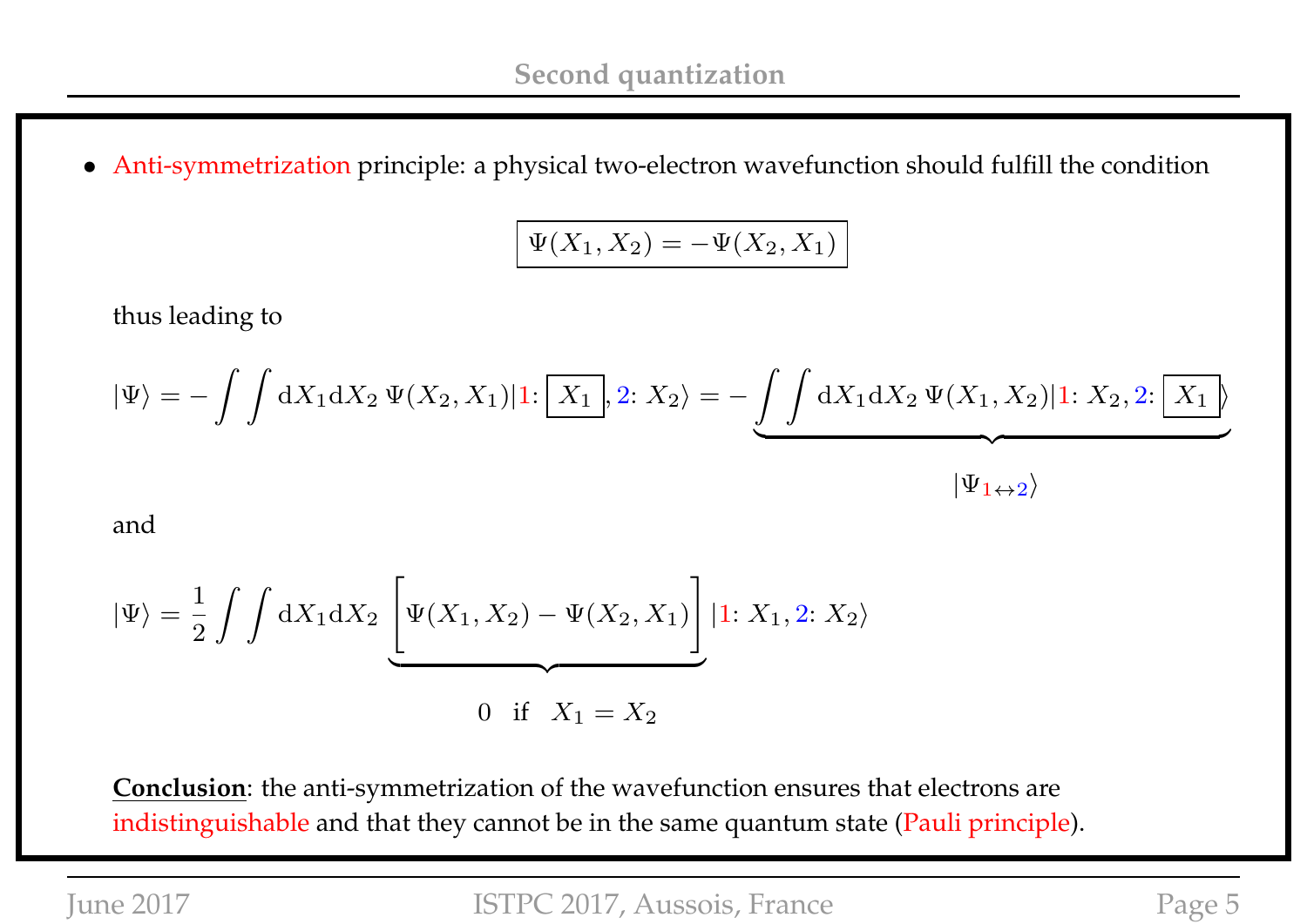### Slater determinants

• Let  $\{\varphi_K(X)\}\$ K denote an orthonormal basis of (molecular) spin-orbitals. Two electrons that occupy the spin-orbitals  $\;\varphi_I(X)\;$  and  $\;\varphi_J(X)\;$  will be described by the (normalized) Slater determinant

$$
\Phi_{IJ}(X_1, X_2) = \frac{1}{\sqrt{2}} \begin{vmatrix} \varphi_I(X_1) & \varphi_I(X_2) \\ \varphi_J(X_1) & \varphi_J(X_2) \end{vmatrix} = \frac{1}{\sqrt{2}} \left( \varphi_I(X_1) \varphi_J(X_2) - \varphi_I(X_2) \varphi_J(X_1) \right)
$$

- Note that Slater determinants and, consequently, linear combinations of Slater determinants are anti-symmetric.
- Therefore, Slater determinants are convenient "building blocks" for computing the electronic wavefunction.
- Still, we may wonder if we really need this complicated expression obtained from the determinant (obviously things get worse for a larger number of electrons).
- Another drawback of the current formulation: both Slater determinant and Hamiltonian expressions depend on the number of electrons.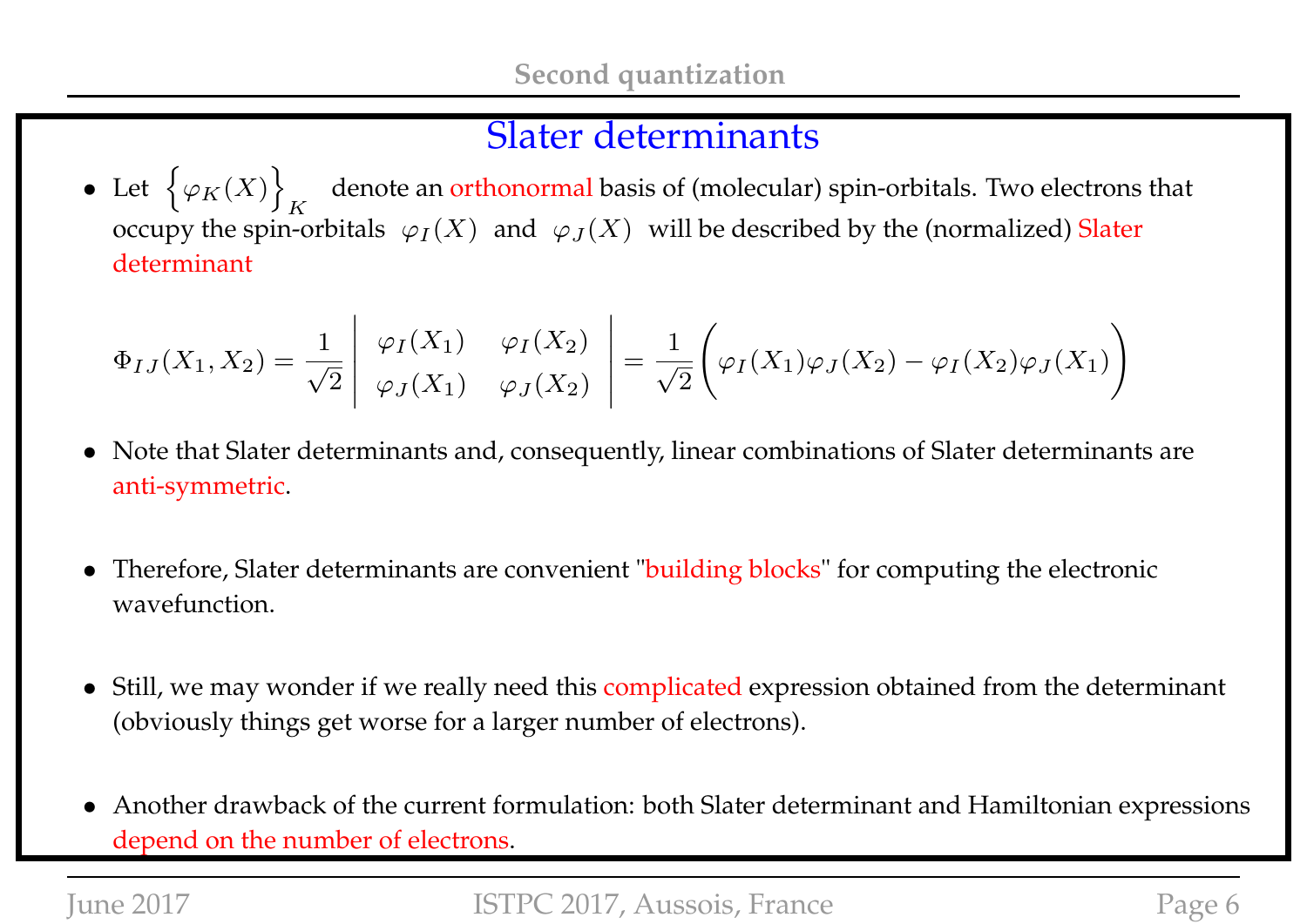# "What is occupied ?" rather than "Who occupies what ?"

- Since electrons are indistinguishable, there is no need to know that electron 1 occupies  $\varphi_I$  and electron 2 occupies  $\ \varphi_J\;$  or the other way around ...
- The important information is that spin-orbitals  $\varphi_I$  and  $\varphi_J$  are occupied and the remaining ones are empty.
- Second quantization is a formalism that relies on this idea. Let us tell the story ...
- At the beginning, there was "nothing" ... |vac> ← normalized "vacuum state"
- ... then was introduced the concept of annihilation of an electron occupying  $\varphi_I$ , that would obviously give zero when applied to the vacuum state:  $\forall I, \hat{a}_I | \text{vac} \rangle = 0$  (rule 1)
- ... and then came the concept of creation of an electron occupying  $\varphi_I$ : †  $\frac{1}{I}$ |vac $\rangle \equiv |\varphi_I\rangle$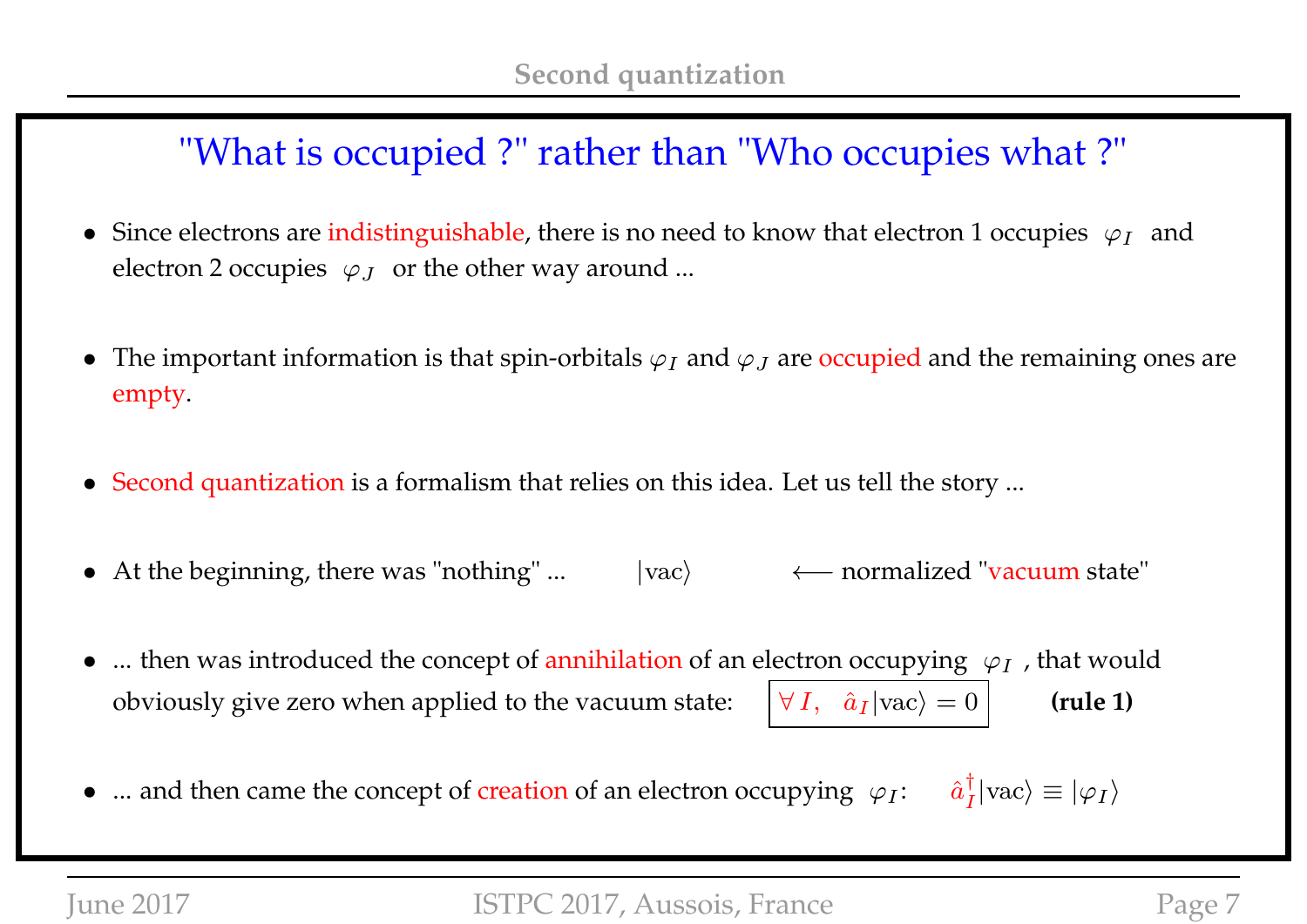# "What is occupied ?" rather than "Who occupies what ?"

- ... and then came the idea to create another electron occupying  $\varphi_J$ :  $\hat{a}_J^{\dagger}$  $_{J}^{\dagger }\hat{a}_{I}^{\dagger }$  $\vert_I\vert \text{vac} \rangle \equiv \vert \Phi_{IJ} \rangle$
- Note that the creation operator  $\hat{a}^{\dagger}_{I}$  $\frac{1}{I}$  is the adjoint of the annihilation operator  $\hat{a}_I$ . This ensures, in particular, that one-electron and vacuum states are orthogonal:

$$
\langle \varphi_I | \text{vac} \rangle = \langle \hat{a}_I^{\dagger} \text{vac} | \text{vac} \rangle = \langle \text{vac} | \hat{a}_I | \text{vac} \rangle = 0
$$

• In order to have a representation that is equivalent to the one used in first quantization, we only need two more rules:

 $\forall\,I,J,\quad \left[\hat{a}_I,\hat{a}_J\right]_+=\hat{a}_I\hat{a}_J+\hat{a}_J$  $\hat{a}_I=0$  (rule 2)  $\longrightarrow$   $\begin{bmatrix} \hat{a}^{\dag}_I \end{bmatrix}$  $_{I}^{\dagger},\hat{a}_{J}^{\dagger}$ J  $\overline{\phantom{a}}$  $+$  $=[\hat{a}_{J},\hat{a}_{I}]^{\dagger}_{+}$  $_{+}^{1}=0$  $\forall\,I,J,\quad \left[\hat{a}_I,\hat{a}^\dagger_J\right.$ J  $\overline{\phantom{a}}$  $+$  $=\hat{a}_I \hat{a}^\dagger_J$  $^{\dagger}_{J}+\hat{a}^{\dagger}_{J}$  $J_{J}^{\dagger} \hat{a}_{I} = \delta_{IJ}$  (rule 3) • **Notation:** the anticommutator of  $\hat{A}$  with  $\hat{B}$  reads  $\left[ \hat{A}, \hat{B} \right]$  $+$  $=\left\{\hat{A},\hat{B}\right\}=\hat{A}\hat{B}+\hat{B}\hat{A}\quad$  while the commutator equals  $\left[\hat{A},\hat{B}\right]=\hat{A}\hat{B}-\hat{B}\hat{A}$ .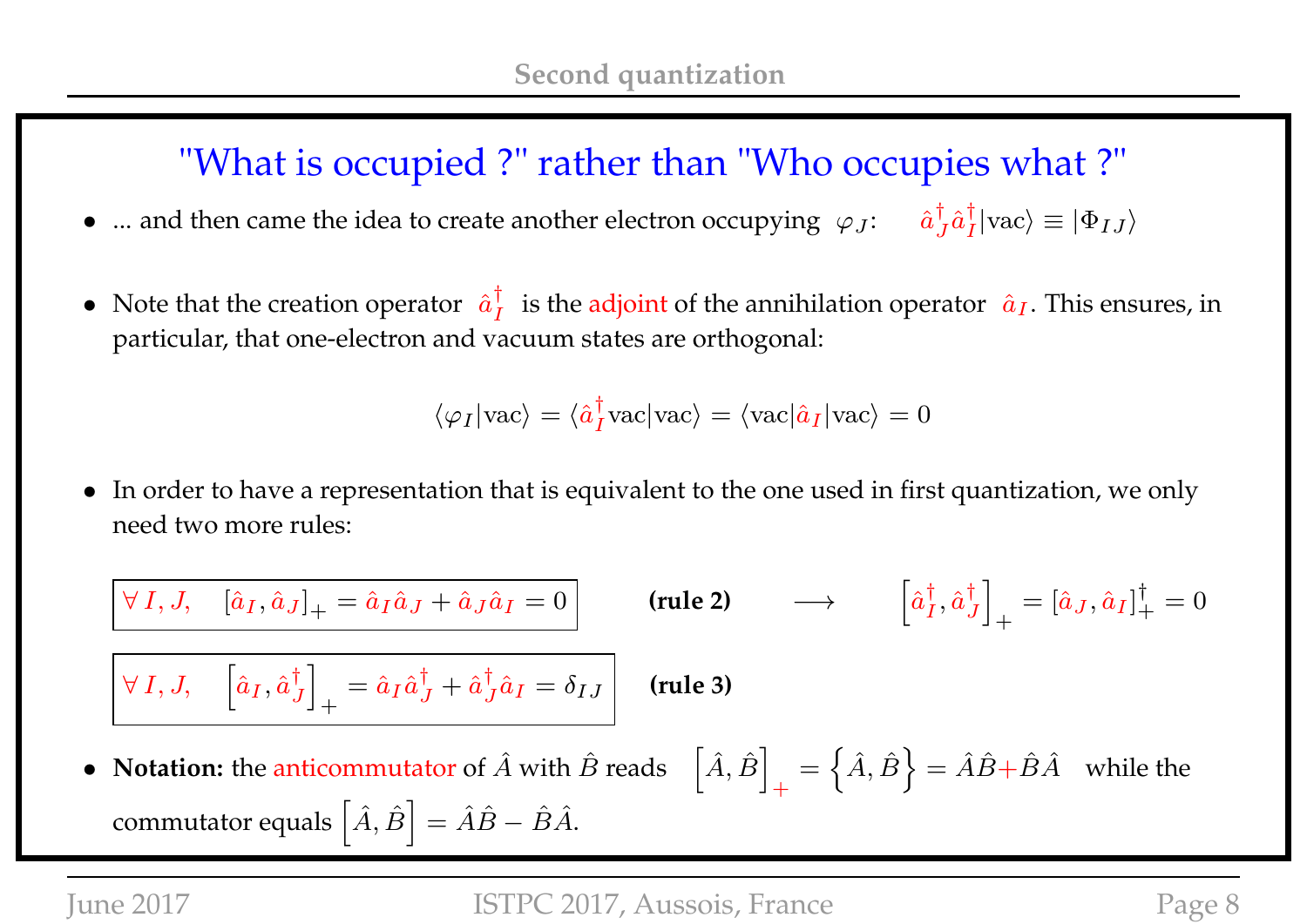## "What is occupied ?" rather than "Who occupies what ?"

• **Rule 2** contains the indistinguishability of the electrons,  $\hat{a}^{\dagger}_{,j}$  $_{J}^{\dagger }\hat{a}_{I}^{\dagger }$  $\frac{\dagger}{I}|\text{vac}\rangle = -\hat{a}^{\dagger}_{I}$  $_{I}^{\dagger}\hat{a}_{J}^{\dagger}$  $\frac{1}{J}$  | vac $\rangle$ ,

and the Pauli principle,  $\hat{a}^{\dagger}_{I}$  $_{I}^{\dagger}\hat{a}_{I}^{\dagger}$  $\frac{1}{I}$ |vac $\rangle = 0$ .

• **Rule 3** ensures that you can only annihilate what has already been created (!),

$$
\hat{a}_I \hat{a}_J^{\dagger} |\text{vac}\rangle = \delta_{IJ} |\text{vac}\rangle - \hat{a}_J^{\dagger} \hat{a}_I |\text{vac}\rangle = \delta_{IJ} |\text{vac}\rangle
$$

 $\bullet$  It is now very easy to generate representations of Slater determinants for an arbitrary number N of electrons: multiply more creation operators !

$$
|I_1 I_2 ... I_{N-1} I_N\rangle = \hat{a}_{I_1}^{\dagger} \hat{a}_{I_2}^{\dagger} ... \hat{a}_{I_{N-1}}^{\dagger} \hat{a}_{I_N}^{\dagger} |vac\rangle \qquad \equiv \qquad \frac{1}{\sqrt{N!}} det \Big[ \varphi_{I_i}(X_j) \Big]
$$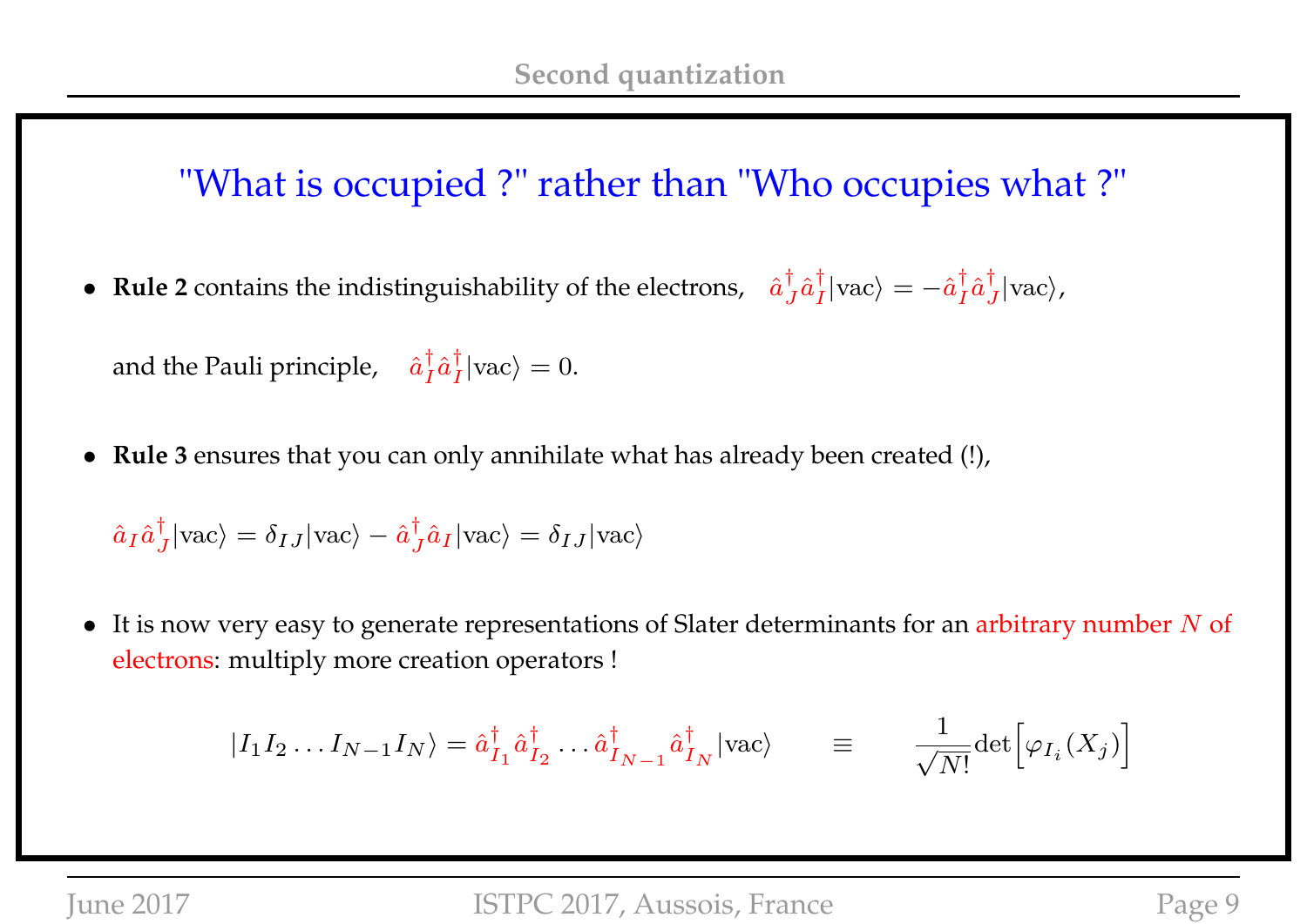#### **EXERCISE:**  $\vert$  (1) Show that  $\vert I_1 I_2 ... I_{N-1} I_N \rangle$  is normalized.

**(2)** Let us consider another state  $|J_1J_2 \ldots J_{N-1}J_N\rangle$  and assume that at least one of the occupied spin-orbitals (let us denote it  $\varphi_{J_k}$ ) is not occupied in  $|I_1I_2\ldots I_{N-1}I_N\rangle.$  Show that the two states are orthogonal.

**(3)** The "counting" operator  $\hat{N}$  is defined as  $\hat{N} = \sum \hat{n}_I$  where  $\hat{n}_I = \hat{a}_I^{\dagger}$ I  $\frac{1}{I}\hat{a}_I$ . Show that

$$
\hat{n}_I | I_1 I_2 \dots I_{N-1} I_N \rangle = | I_1 I_2 \dots I_{N-1} I_N \rangle \quad \text{if } I = I_k \quad 1 \le k \le N
$$

 $= 0$  otherwise

and conclude that  $I_2...I_{N-1}I_N\rangle=N|I_1I_2...I_{N-1}I_N\rangle|.$ 

**(4)** Explain why states corresponding to different numbers of electrons are automatically orthogonal.

**(5)** Explain why any normalized state  $|\Psi\rangle$  fulfills the condition  $|0 \leq \langle \Psi | \hat{n}_I | \Psi \rangle \leq 1$ .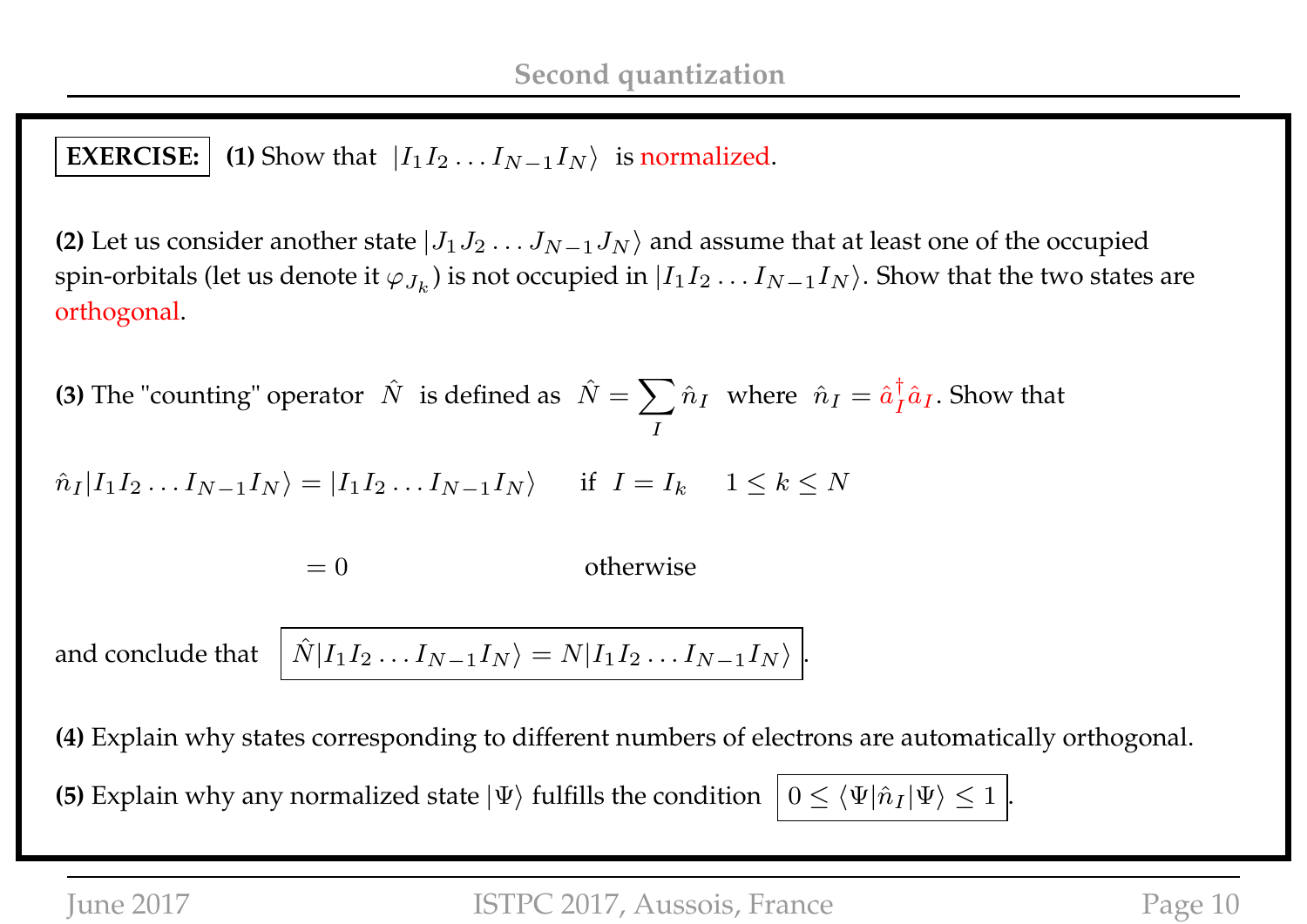## One-electron operators in second quantization

- Let  $\hat{h}$  denote a one-electron operator  $(\hat{t} + \hat{v}_{ne}$  for example): it acts on the one-electron states  $|\varphi_I\rangle$ .
- Resolution of the identity:  $\sum$ I  $|\varphi_I\rangle\langle\varphi_I|=\hat{\mathbb{1}},$

which leads to the conventional representation  $\hat{h} = \hat{1} \hat{h} \hat{1} = \sum_{\hat{h} = h} \hat{h} \hat{h}$ 

 $I,J$  $\langle \varphi_I|\hat h|\varphi_J\rangle|\varphi_I\rangle\langle \varphi_J|$  .

• Second-quantized representation: 
$$
\hat{h} \equiv
$$

$$
\left\lceil \hat{h} \equiv \sum_{I,J} \langle \varphi_I | \hat{h} | \varphi_J \rangle \hat{a}^\dagger_I \hat{a}_J \right\rceil
$$

Indeed,

$$
\left(\sum_{I,J}\langle \varphi_I|\hat{h}|\varphi_J\rangle\hat{a}_I^\dagger\hat{a}_J\right)|\varphi_K\rangle=\left(\sum_{I,J}\langle \varphi_I|\hat{h}|\varphi_J\rangle\hat{a}_I^\dagger\hat{a}_J\right)\hat{a}_K^\dagger|{\rm vac}\rangle=\left(\sum_{I,J}\langle \varphi_I|\hat{h}|\varphi_J\rangle\hat{a}_I^\dagger\,\delta_{JK}\right)|{\rm vac}\rangle
$$

$$
=\sum_I \langle \varphi_I|\hat{h}|\varphi_K\rangle|\varphi_I\rangle=\hat{h}|\varphi_K\rangle
$$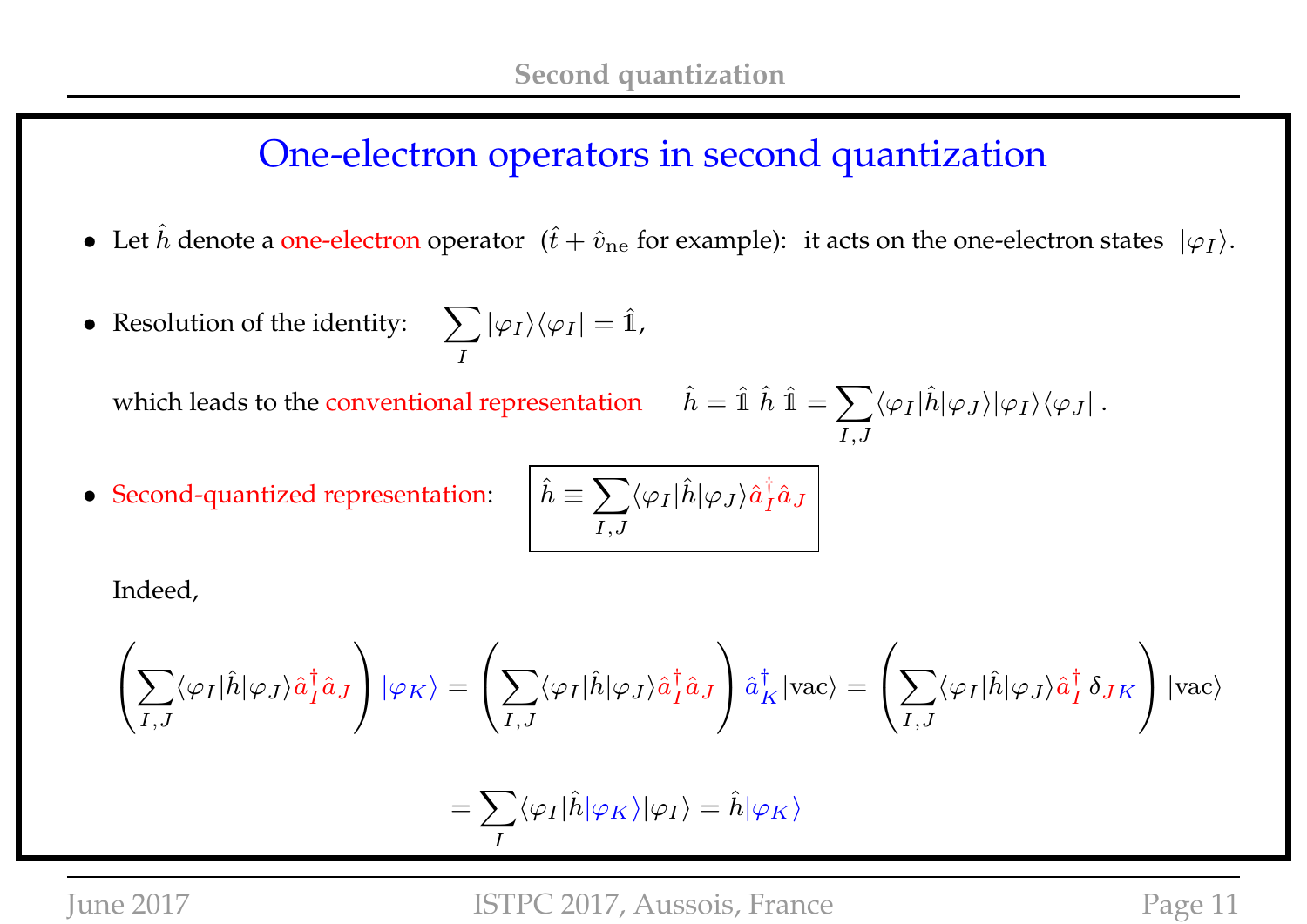• What is convenient is that this second-quantized representation is valid for any number  $N$  of electrons:

$$
\sum_{i=1}^N \hat{h}(i) \quad \equiv \quad \sum_{I,J} \langle \varphi_I | \hat{h} | \varphi_J \rangle \hat{a}_I^{\dagger} \hat{a}_J \quad \equiv \quad \hat{h}
$$

The information about  $N$  has been completely transferred to the states. It does not appear in the operator anymore.

**EXERCISE:** Let us consider another orthonormal basis  $\{\varphi_K(X)\}\$ K of spin-orbitals that we decompose in the current basis as follows,  $\ket{\tilde{\varphi}_P}=\sum \limits_{i=1}^N\ket{\tilde{\varphi}_P}$  $\pmb Q$  $U_{QP}|\varphi_Q\rangle.$ 

**(1)** Show that the matrix **U** is unitary  $(\mathbf{U}^{\dagger} = \mathbf{U}^{-1})$ .

(2) Explain why 
$$
\hat{a}_{\tilde{P}}^{\dagger} = \sum_{Q} U_{QP} \hat{a}_{Q}^{\dagger}
$$
 and show that  $\sum_{I,J} \langle \tilde{\varphi}_I | \hat{h} | \tilde{\varphi}_J \rangle \hat{a}_{\tilde{I}}^{\dagger} \hat{a}_{\tilde{J}} \equiv \hat{h}$ .

**(3)** Show how the diagonalization of  $\hat{h}$  in the one-electron space leads automatically to the diagonalization in the  $N$ -electron space (use exercise page 10).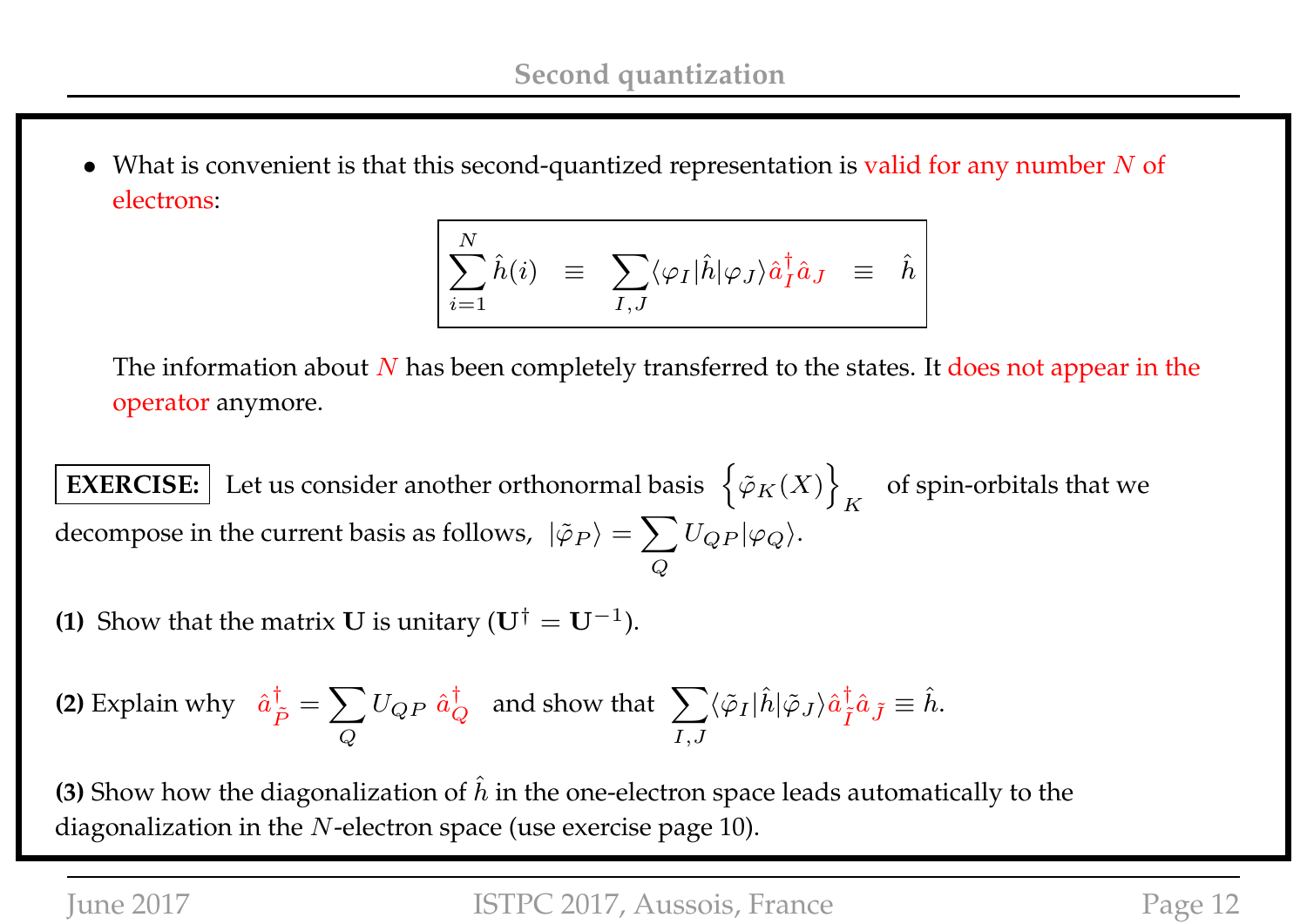### Two-electron operators in second quantization

- Let  $\hat{w}$  denote a two-electron operator: it acts on two-electron states  $|\varphi_I\varphi_J\rangle = |1: \varphi_I, 2: \varphi_J\rangle$ .
- A complete anti-symmetrized basis should be used for describing the two electrons:

$$
|IJ\rangle = \frac{1}{\sqrt{2}} \left( |\varphi_I \varphi_J \rangle - |\varphi_J \varphi_I \rangle \right) \equiv \hat{a}_I^{\dagger} \hat{a}_J^{\dagger} |\text{vac}\rangle \quad \text{with } I < J.
$$

Consequently, any two-electron anti-symmetrized state  $|\Psi\rangle$  shoud fulfill the condition

$$
\hat{P}_{\mathcal{A}}|\Psi\rangle = |\Psi\rangle
$$
 where  $\hat{P}_{\mathcal{A}} = \sum_{I < J} |IJ\rangle\langle IJ|$  \n $\leftarrow$  projection operator!

• Projection of the two-electron operator onto the space of anti-symmetrized states:

$$
\hat{w}_{\mathcal{A}} = \hat{P}_{\mathcal{A}} \hat{w} \hat{P}_{\mathcal{A}} = \sum_{I < J, K < L} \langle I J | \hat{w} | K L \rangle | I J \rangle \langle K L |
$$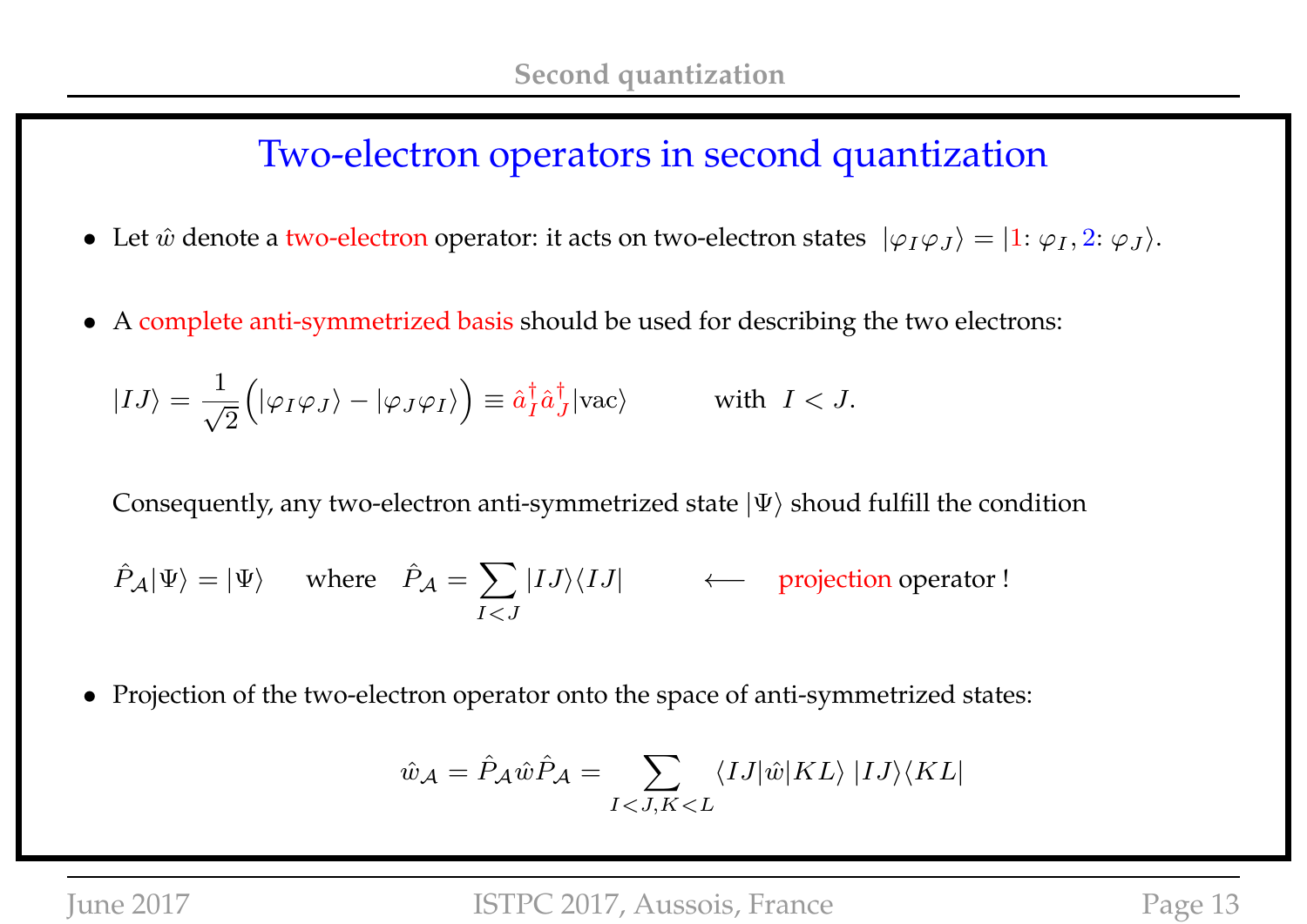## Two-electron operators in second quantization

**EXERCISE:** Prove that 
$$
\hat{w}_{A} \equiv \frac{1}{2} \sum_{IJKL} \langle \varphi_I \varphi_J | \hat{w} | \varphi_K \varphi_L \rangle \hat{a}_I^{\dagger} \hat{a}_L^{\dagger} \hat{a}_L \hat{a}_K
$$

**hint**: apply  $\hat{w}_\mathcal{A}$  and the proposed second-quantized representation to  $|PQ\rangle\equiv \hat{a}^\dagger_R$  $_P^{\dagger} \hat{a}_Q^{\dagger} |\text{vac}\rangle$   $(P < Q)$ . Conclude.

• What is convenient is that this second-quantized representation is valid for any number  $N$  of electrons and includes the projection onto anti-symmetrized states:

$$
\left| \frac{1}{2} \sum_{i \neq j}^{N} \hat{w}(i, j) \right| = \frac{1}{2} \sum_{I J K L} \langle \varphi_I \varphi_J | \hat{w} | \varphi_K \varphi_L \rangle \hat{a}_I^{\dagger} \hat{a}_J^{\dagger} \hat{a}_L \hat{a}_K \equiv \hat{w} \right|
$$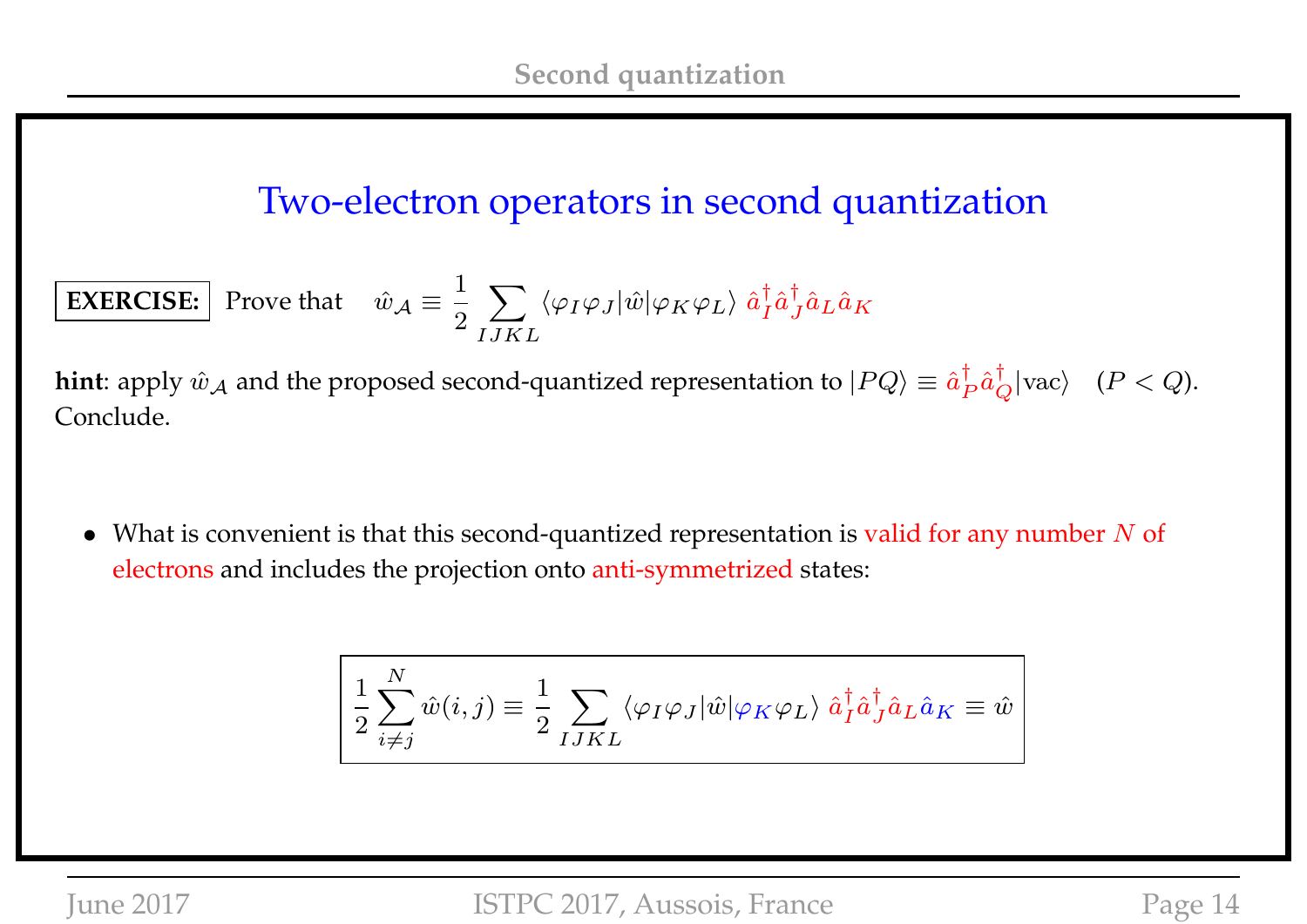### Summary

• In summary, the electronic Hamiltonian can be written in second quantization as follows,

$$
\hat{H} = \sum_{IJ} \langle \varphi_I | \hat{h} | \varphi_J \rangle \hat{a}_I^{\dagger} \hat{a}_J + \frac{1}{2} \sum_{IJKL} \langle \varphi_I \varphi_J | \hat{w}_{\text{ee}} | \varphi_K \varphi_L \rangle \hat{a}_I^{\dagger} \hat{a}_J^{\dagger} \hat{a}_L \hat{a}_K
$$

where 
$$
\langle \varphi_I | \hat{h} | \varphi_J \rangle = \int dX \varphi_I^*(X) (\hat{h} \varphi_J)(X)
$$
  $\leftarrow$  one-electron integrals  
 $\langle \varphi_I \varphi_J | \hat{w}_{ee} | \varphi_K \varphi_L \rangle = \int \int dX_1 dX_2 \varphi_I^*(X_1) \varphi_J^*(X_2) (\hat{w}_{ee} \varphi_K \varphi_L)(X_1, X_2) \leftarrow$ two-electron integrals

- Note that this expression is also valid for a relativistic Hamiltonian. Two or four-component spinors should be used rather than spin-orbitals in conjunction with the Dirac (Breit) Coulomb Hamiltonian.
- The standard (non-relativistic) Hamiltonian will be used in the following.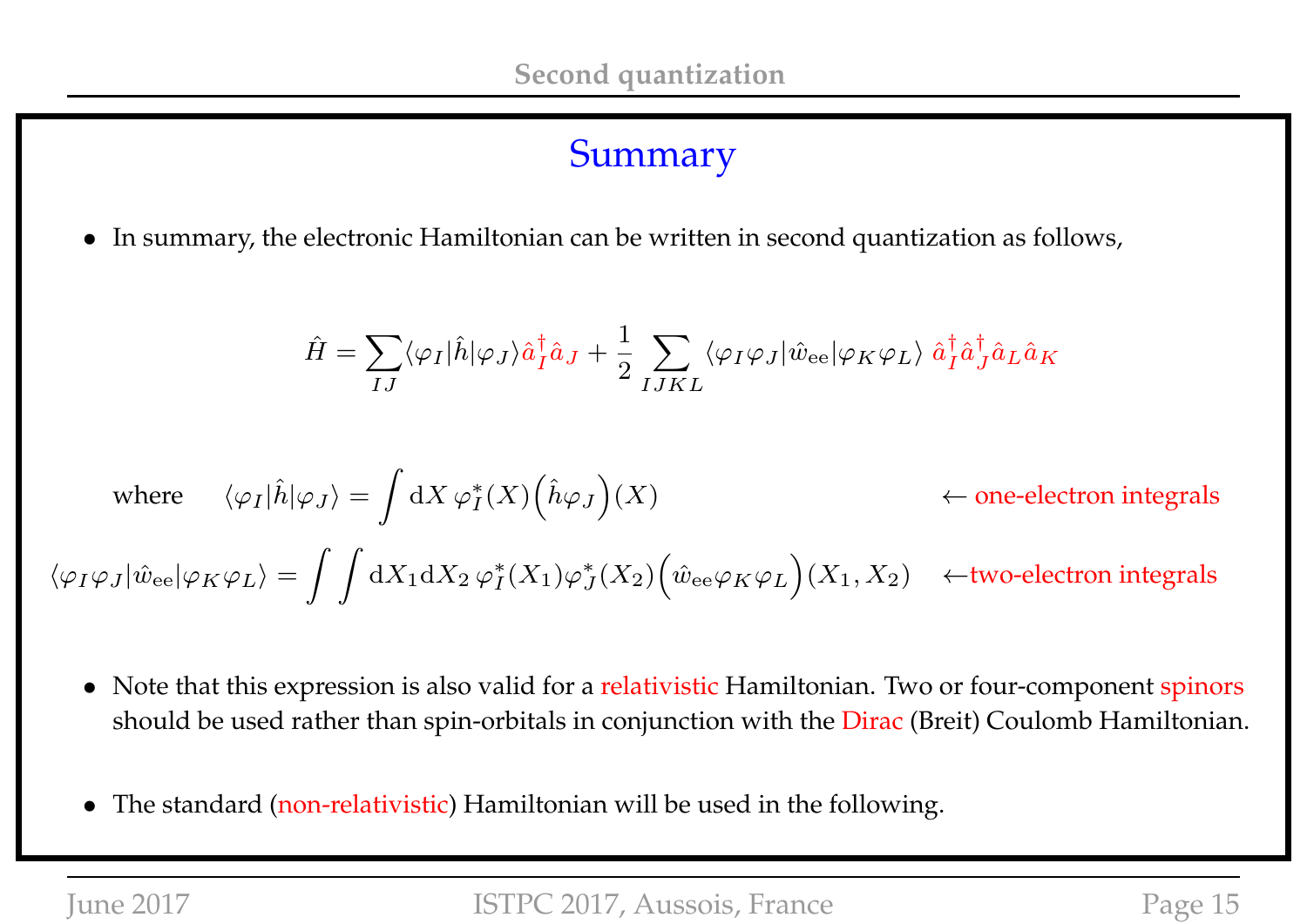# Why "second" quantization ?

• Let us focus on the (one-electron) electron-nuclei local potential operator which, in second quantization, reads  $\sum$ N  $i=1$  $\hat{v}_\mathrm{ne}(i) \equiv \sum$ IJ  $\langle \varphi_I|\hat{v}_\text{ne}|\varphi_J\rangle \hat{a}^\dagger_I$  $i \hat{a}$ <sub>J</sub> where  $\langle \varphi_I|\hat{v}_\text{ne}|\varphi_J\rangle =$  $\overline{\phantom{a}}$  $\mathrm{d}X\;v_{\mathrm{ne}}(\mathbf{r})\varphi_{I}^{\ast}% =\operatorname{div}(\mathbf{r})\varphi_{I}^{\ast}+\operatorname{div}(\mathbf{r})\varphi_{I}^{\ast}+\operatorname{div}(\mathbf{r})\varphi_{I}^{\ast}%$  $^*_I(X)\varphi_J(X),$ 

thus leading to

$$
\hat{V}_{\text{ne}} \equiv \int dX \ v_{\text{ne}}(\mathbf{r}) \underbrace{\left(\sum_{I} \varphi_{I}^{*}(X)\hat{a}_{I}^{\dagger}\right)}_{\hat{\Psi}^{\dagger}(X)} \underbrace{\left(\sum_{J} \varphi_{J}(X)\hat{a}_{J}\right)}_{\hat{\Psi}} = \underbrace{\boxed{\int d\mathbf{r} \ v_{\text{ne}}(\mathbf{r}) \sum_{\sigma} \hat{\Psi}^{\dagger}(\mathbf{r},\sigma) \hat{\Psi}(\mathbf{r},\sigma)}_{\sigma} \equiv \hat{V}_{\text{ne}}}
$$

• For a single electron occupying the spin-orbital  $\Psi(X) = \Psi(\mathbf{r}, \sigma)$ , the corresponding expectation value for the electron-nuclei potential energy equals

$$
\langle\Psi|\hat{v}_{\rm ne}|\Psi\rangle = \int \mathrm{d}X \ v_{\rm ne}(\mathbf{r})\Psi^*(X)\Psi(X) = \int \mathrm{d}\mathbf{r} \, v_{\rm ne}(\mathbf{r})\sum_{\sigma} \Psi^*(\mathbf{r},\sigma)\Psi(\mathbf{r},\sigma).
$$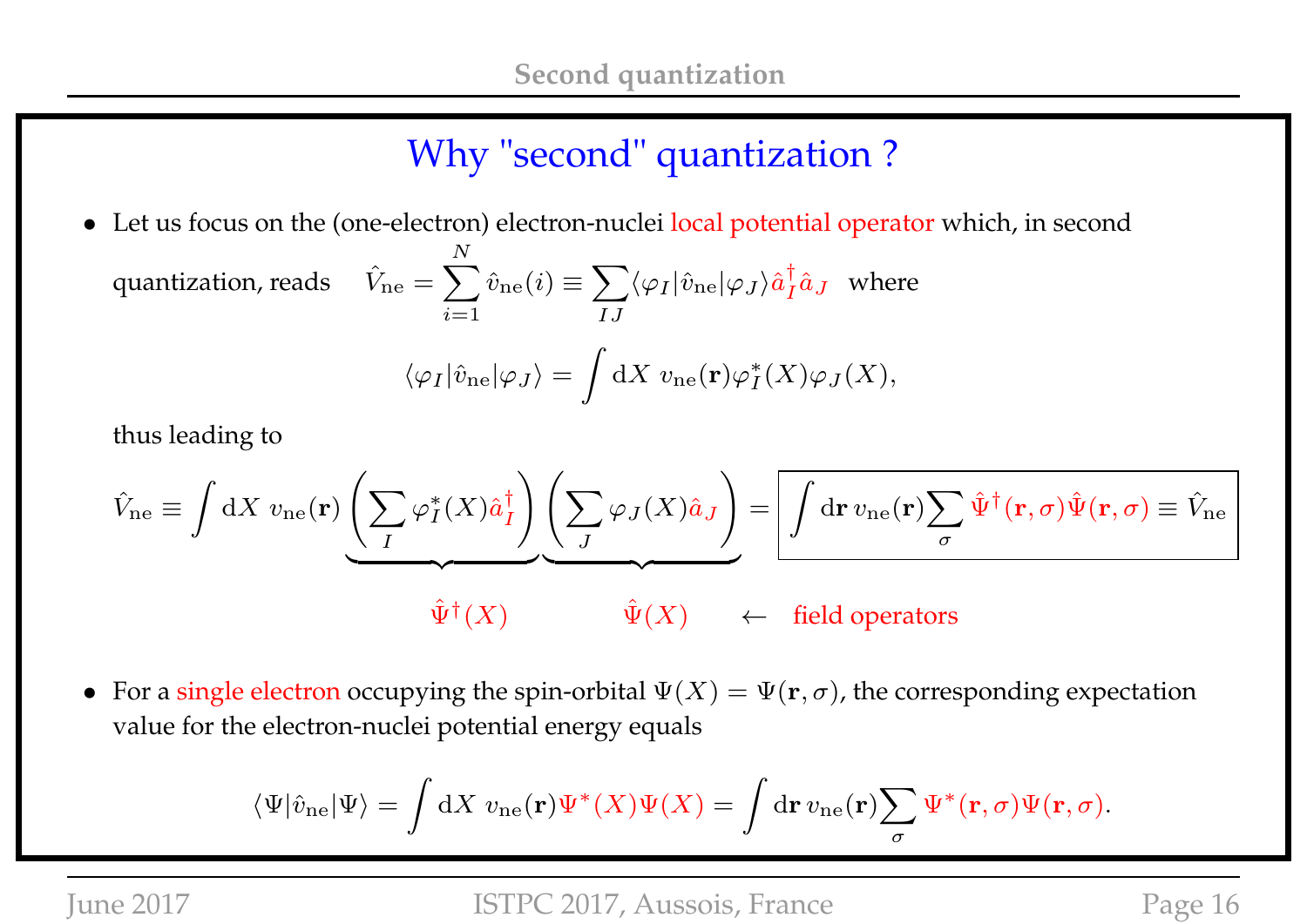• **Physical interpretation** of the field operators:

$$
\hat{\Psi}^{\dagger}(X)|\text{vac}\rangle = \sum_{I} \varphi_{I}^{*}(X)\hat{a}_{I}^{\dagger}|\text{vac}\rangle = \sum_{I} \varphi_{I}^{*}(X)|\varphi_{I}\rangle = \sum_{I} |\varphi_{I}\rangle\langle\varphi_{I}|X\rangle = \left| \frac{|X\rangle = \hat{\Psi}^{\dagger}(X)|\text{vac}\rangle}{|X\rangle \rangle},
$$

which means that  $\hat{\Psi}^{\dagger}(X)=\hat{\Psi}^{\dagger}(\mathbf{r},\sigma)$  creates an electron at position  $\mathbf r$  with spin  $\sigma.$ 

• Consequently, the density operator reads in second quantization

$$
\hat{n}(\mathbf{r}) = \sum_{\sigma} \hat{\Psi}^{\dagger}(\mathbf{r}, \sigma) \hat{\Psi}(\mathbf{r}, \sigma) \Big|_{\!\!\! r}
$$

and the electron density associated with the normalized N-electron wavefunction  $\Psi$  is simply calculated as follows,

$$
n_{\Psi}(\mathbf{r}) = \langle \Psi | \hat{n}(\mathbf{r}) | \Psi \rangle.
$$

• Anticommutation rules:  $\hat{\Psi}(X), \hat{\Psi}(X')\Bigr]$  $+$  $=$   $\sum$ IJ  $\varphi_J(X)\varphi_I(X')\left[\hat a_J,\hat a_I\right]_+$ and

$$
\left[\hat{\Psi}(X),\hat{\Psi}^{\dagger}(X')\right]_{+} = \sum_{IJ} \varphi_{J}(X)\varphi_{I}^{*}(X')\left[\hat{a}_{J},\hat{a}_{I}^{\dagger}\right]_{+} = \sum_{IJ} \varphi_{J}(X)\varphi_{I}^{*}(X')\delta_{IJ}
$$

$$
= \sum_{I} \langle X|\varphi_{I}\rangle\langle\varphi_{I}|X'\rangle = \langle X|X'\rangle = \delta(X-X').
$$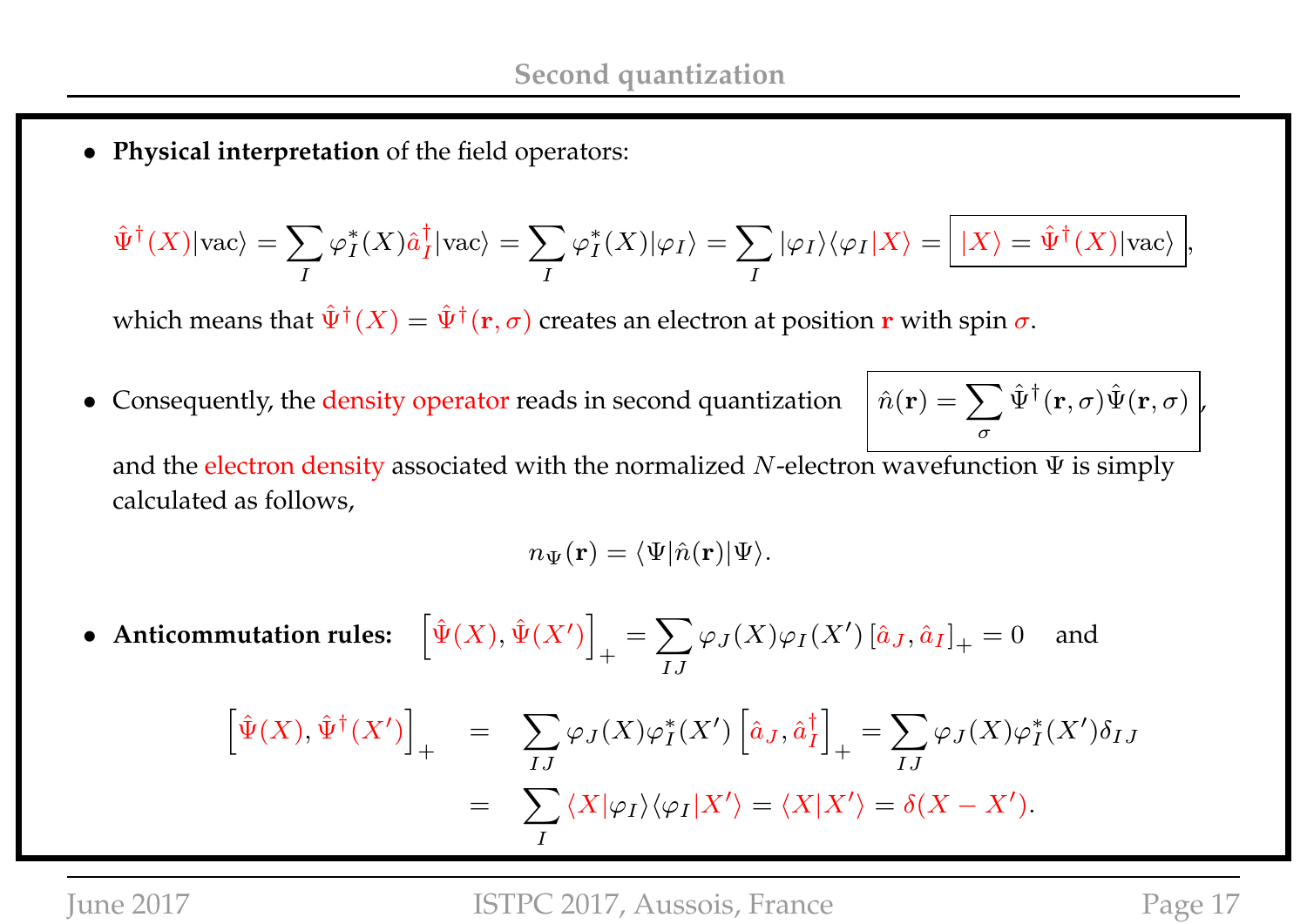#### **EXERCISE:**

**(1)** Show that each contribution to the electronic Hamiltonian reads in second quantization as follows,

$$
\hat{T} = -\frac{1}{2} \int d\mathbf{r} \sum_{\sigma} \hat{\Psi}^{\dagger}(\mathbf{r}, \sigma) \nabla_{\mathbf{r}}^{2} \hat{\Psi}(\mathbf{r}, \sigma), \qquad \hat{V}_{\text{ne}} \equiv \int d\mathbf{r} \, v_{\text{ne}}(\mathbf{r}) \hat{n}(\mathbf{r}),
$$
\n
$$
\hat{W}_{\text{ee}} \equiv \frac{1}{2} \int \int d\mathbf{r} d\mathbf{r}' \sum_{\sigma \sigma'} \frac{\hat{\Psi}^{\dagger}(\mathbf{r}, \sigma) \hat{\Psi}^{\dagger}(\mathbf{r}', \sigma') \hat{\Psi}(\mathbf{r}', \sigma') \hat{\Psi}(\mathbf{r}, \sigma)}{|\mathbf{r} - \mathbf{r}'|}
$$
\n
$$
= \frac{1}{2} \int \int d\mathbf{r} d\mathbf{r}' \frac{\hat{n}(\mathbf{r}) \hat{n}(\mathbf{r}') - \delta(\mathbf{r} - \mathbf{r}') \hat{n}(\mathbf{r})}{|\mathbf{r} - \mathbf{r}'|}.
$$

**(2)** At the non-relativistic level, real algebra can be used,  $\varphi_I(X) = \varphi_{i\sigma}(\mathbf{r},\tau) = \phi_i(\mathbf{r})\delta_{\sigma\tau}$ ,

$$
\hat{h} \equiv -\frac{1}{2}\nabla_{\mathbf{r}}^2 + v_{\text{ne}}(\mathbf{r}) \times \text{ and } \hat{w}_{\text{ee}} \equiv \frac{1}{|\mathbf{r}_1 - \mathbf{r}_2|} \times \; .
$$

Show that the Hamiltonian, that is here a spin-free operator, can be rewritten in the basis of the molecular orbitals  $\left\{ \phi_p(\mathbf{r}) \right\}$ p as follows

$$
\hat{H} = \sum_{p,q} h_{pq} \hat{E}_{pq} + \frac{1}{2} \sum_{p,q,r,s} \langle pr | qs \rangle \left( \hat{E}_{pq} \hat{E}_{rs} - \delta_{qr} \hat{E}_{ps} \right)
$$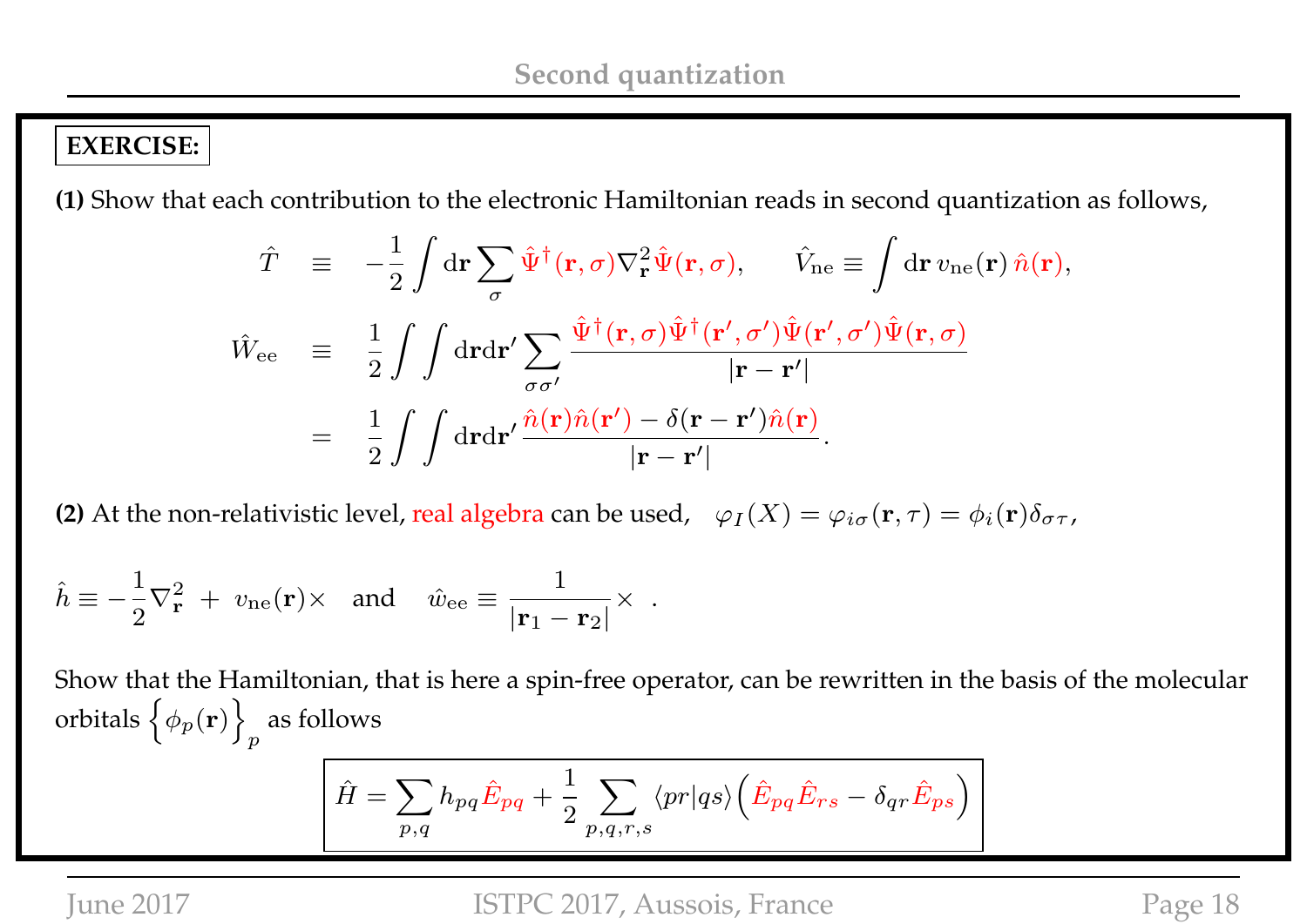where 
$$
\hat{E}_{pq} = \sum_{\sigma} \hat{a}^{\dagger}_{p,\sigma} \hat{a}_{q,\sigma}
$$
,  $h_{pq} = \langle \phi_p | \hat{h} | \phi_q \rangle$  and  

$$
\langle pr | qs \rangle = \int \int d\mathbf{r}_1 d\mathbf{r}_2 \; \phi_p(\mathbf{r}_1) \phi_r(\mathbf{r}_2) \; \frac{1}{|\mathbf{r}_1 - \mathbf{r}_2|} \; \phi_q(\mathbf{r}_1) \phi_s(\mathbf{r}_2) = (pq | rs).
$$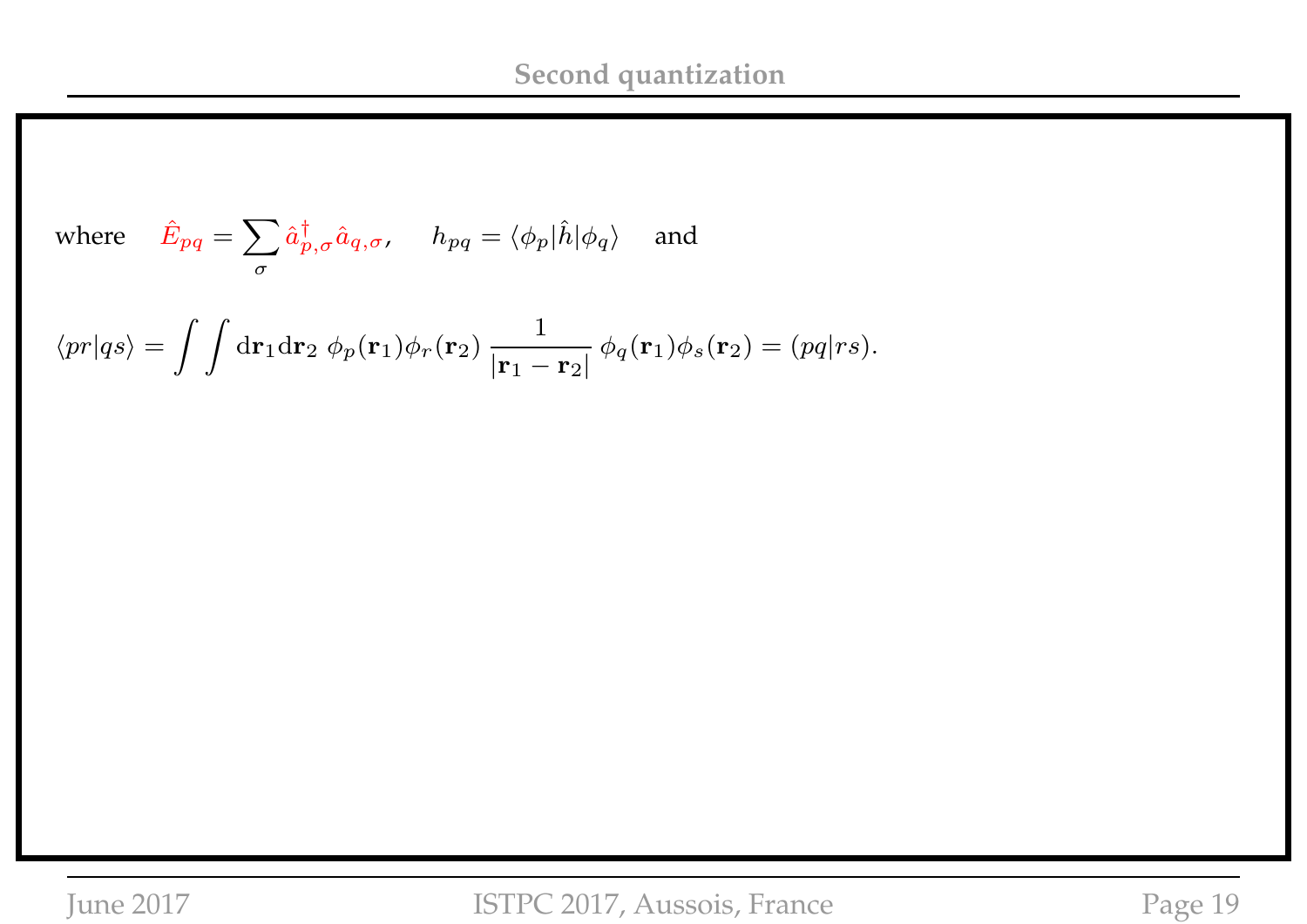Model Hamiltonians: example of the Hubbard Hamiltonian

$$
h_{ij} \quad \longrightarrow \quad -t\big(\delta_{i,j-1} + \delta_{i,j+1}\big) + \varepsilon_i \delta_{ij}
$$

 $\langle ij|kl\rangle \rightarrow U\delta_{ij}\delta_{ik}\delta_{lj}$ 

 $\hat{E}_{ik}\hat{E}_{jl}-\delta_{kj}\hat{E}_{il}\quad\longrightarrow\quad\hat{n}_{i}\hat{n}_{i}-\hat{n}_{i}$ 

where  $\hat{n}_i = \hat{E}_{ii} = \hat{n}_{i\uparrow} + \hat{n}_{i\downarrow}$  so that  $\hat{n}_i \hat{n}_i = 2\hat{n}_{i\uparrow} \hat{n}_{i\downarrow} + \hat{n}_i$ 

$$
\hat{H} \longrightarrow -t \sum_{\langle i,j \rangle} \sum_{\sigma=\uparrow,\downarrow} \hat{a}_{i,\sigma}^{\dagger} \hat{a}_{j,\sigma} + U \sum_{i} \hat{n}_{i\uparrow} \hat{n}_{i\downarrow} + \sum_{i} \varepsilon_{i} \hat{n}_{i}
$$
\n
$$
\hat{\mathcal{T}} \text{ (hopping)} \qquad \text{on-site repulsion} \qquad \text{local potential}
$$